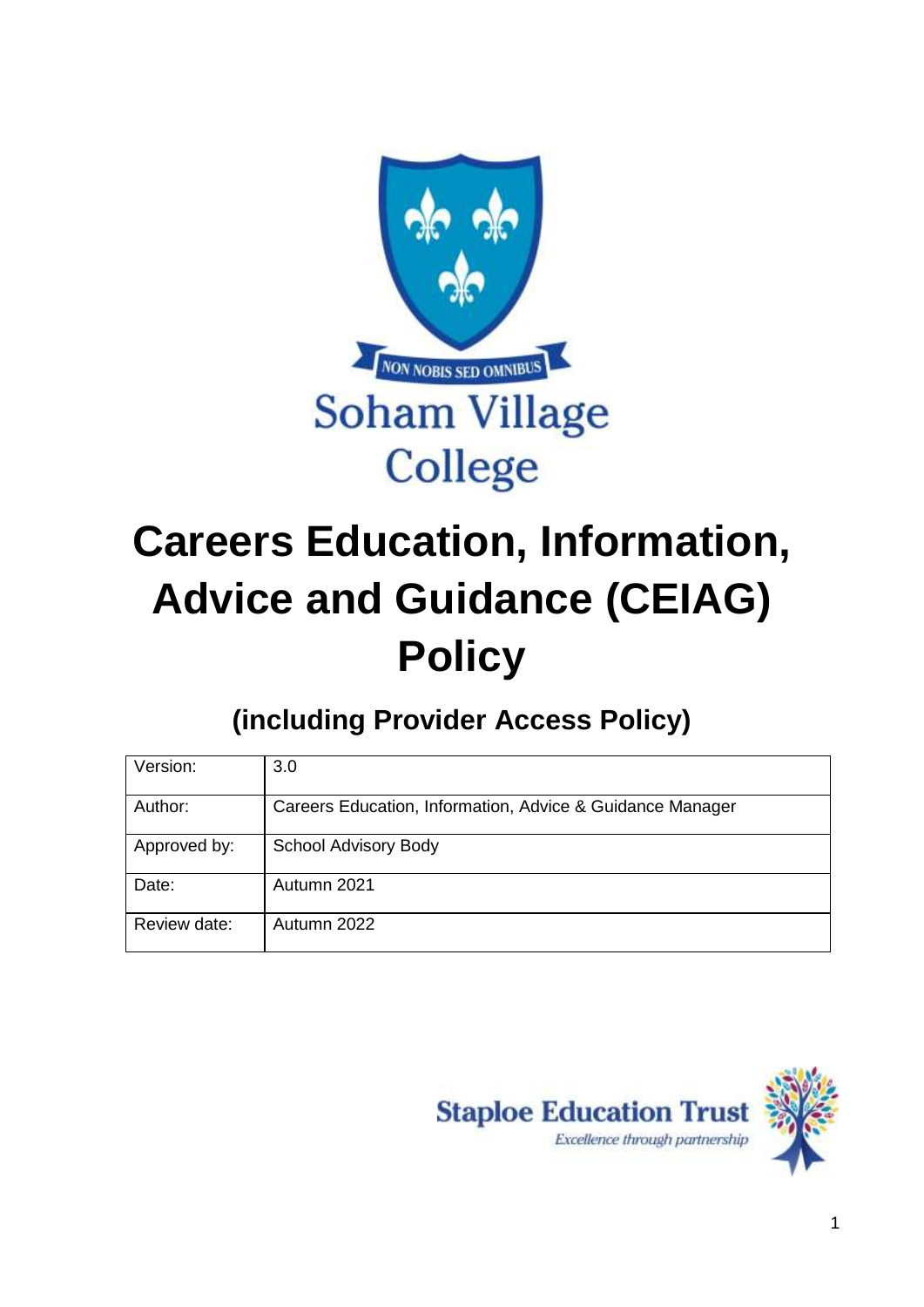# **Contents**

| Appendix 3: The CDI Framework for Careers, Employability and Enterprise Learning (2018) 13 |
|--------------------------------------------------------------------------------------------|
|                                                                                            |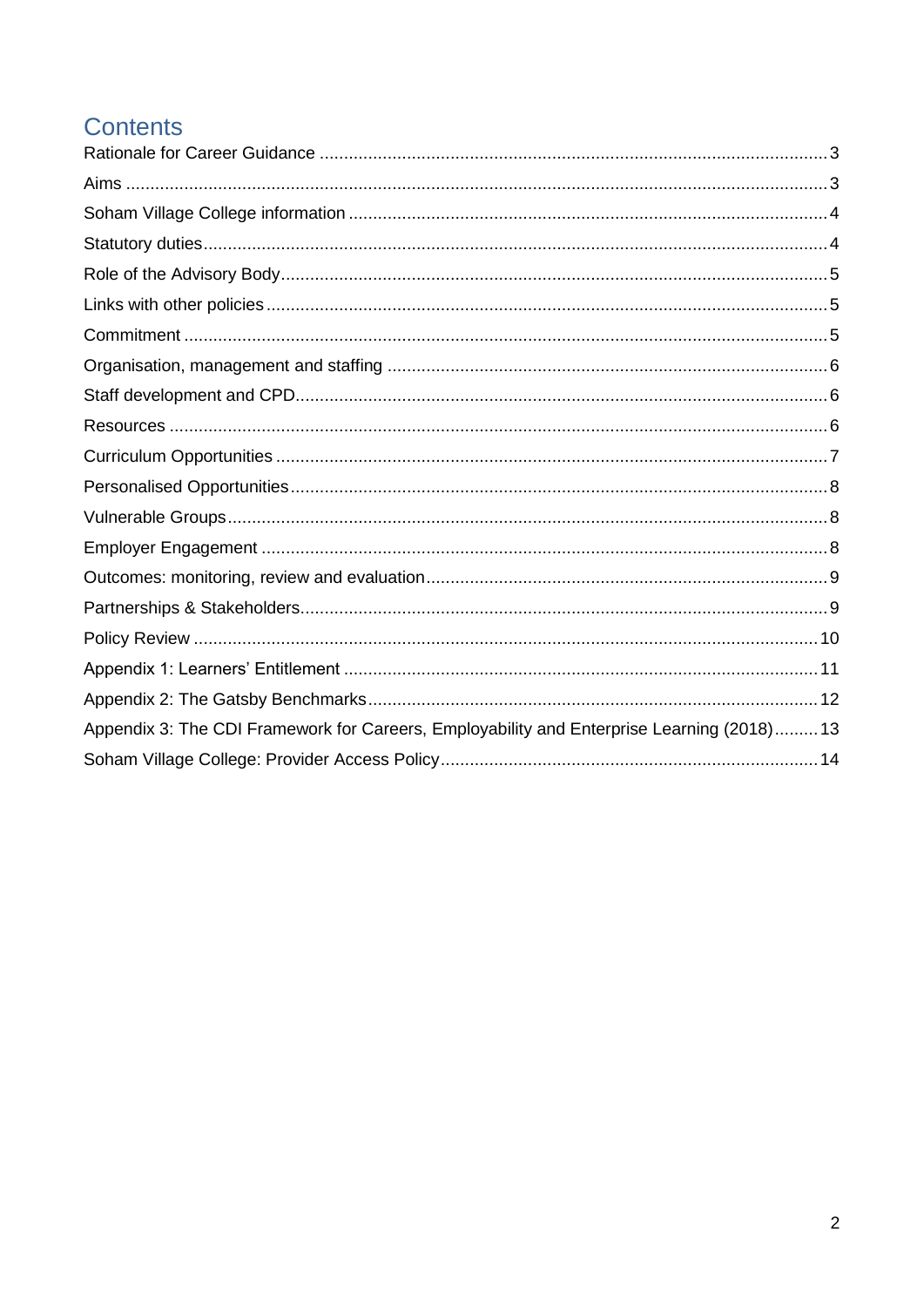## <span id="page-2-0"></span>**Rationale for Career Guidance**

Careers Guidance makes a major contribution in preparing young people for the opportunities, responsibilities and experiences of life, in order to help them make a successful transition to adulthood.

High quality Careers Guidance provision should include the following elements:

- A stable careers programme
- Learning from career and labour market information
- Addressing the needs of each pupil
- Linking curriculum learning to careers
- Encounters with employers and employees
- Experience of workplaces
- Encounters with further and higher education
- Personal Careers Guidance from a qualified adviser

These elements form the 8 Gatsby Benchmarks and are explained in more detail in Appendix 2.

The programme should also be regularly monitored, reviewed and evaluated using Compass selfaudit tool, feedback from stakeholders and other external evaluation e.g. Quality in Careers Standard.

Good careers provision should support the wider agendas of attainment, achievement and participation in learning.

# <span id="page-2-1"></span>**Aims**

Careers Guidance supports the school's overall vision through alignment with the School's Vision, Values and Aims. Through careers and work-related activities and employer interventions it will also:

- provide good quality independent careers advice to students which inspires them and motivates them to fulfil their potential
- provide advice and guidance which is in the best interests of the student
- encourage students to develop high aspirations and consider a broad and ambitious range of careers
- provide opportunities to work in partnership with employers, training providers, local colleges and others to provide opportunities to inspire students through real-life contact with the world of work
- develop enterprise and employability skills including skills for self-employment
- support inclusion, challenge stereotyping and promote equality of opportunity
- encourage students to see career development as a life-long and positive process
- aim to keep the recorded NEET % below the set maximum threshold of 2%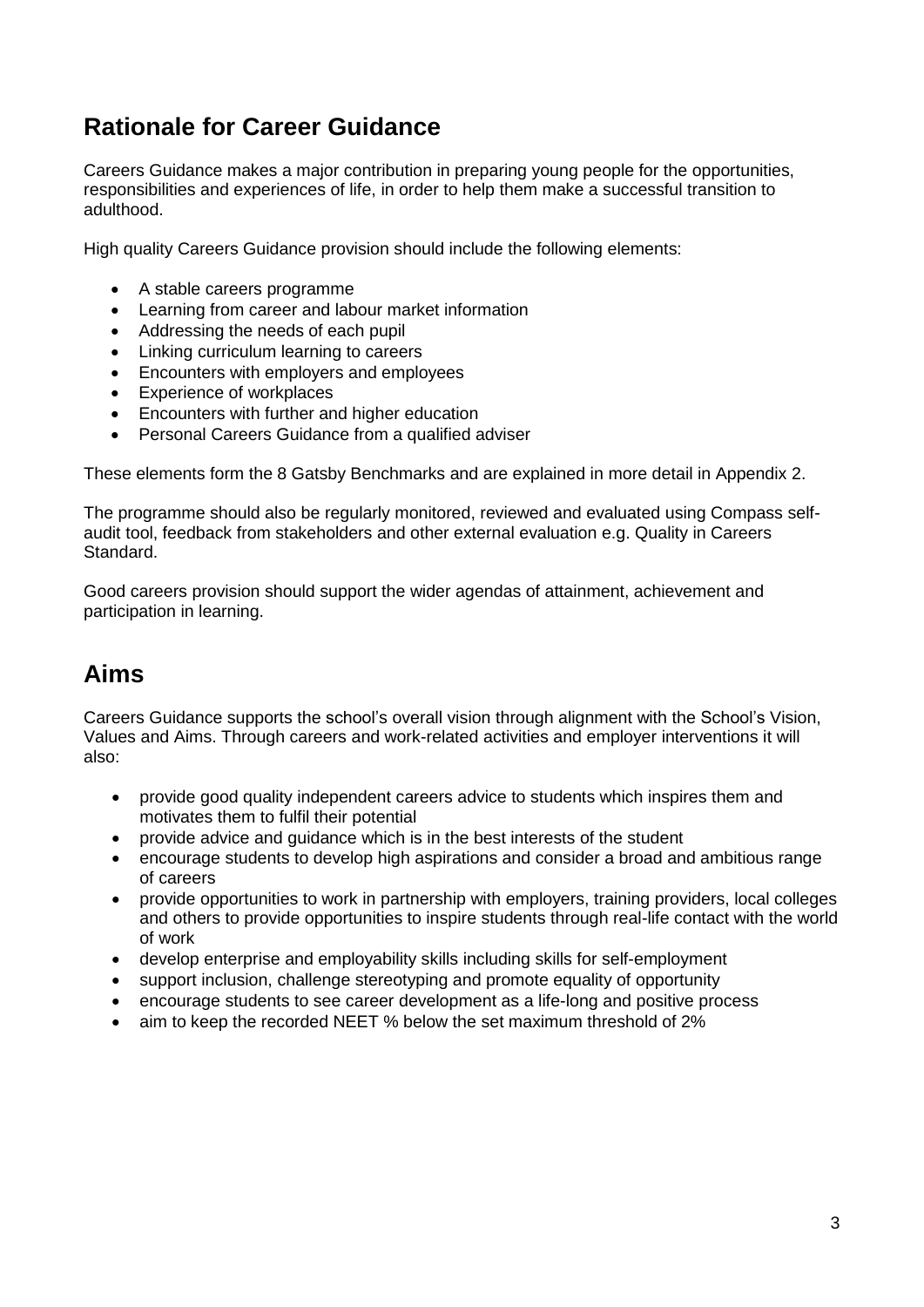# <span id="page-3-0"></span>**Soham Village College information**

- Soham Village College is a secondary school located in the heart of Soham in East Cambridgeshire
- It has approximately 1400 students on its role, aged 11 to 16 (no sixth form)
- Its key challenges from a careers perspective include:
	- rural location and subsequent impact on Post 16 options and employment opportunities
	- raising students aspirations
	- maintaining focus on reducing NEET %
	- obtaining consistently detailed destination data from Post 16 centres
- Student destination summary (figures are approximate and not specific to a particular year):
	- 17% Hills Road
	- 24% Long Road
	- 8% Cambridge Regional College
	- 21% West Suffolk College
	- 8% Oakes College
	- 4% Abbeygate
	- 4% Apprenticeships
	- 14% Others

Destination Data is a key evaluation method within the Careers Programme. As well as recording, monitoring and evaluating the actual destinations of students shown above (% of students per cohort enrolling at each college), the number of students identified as NEET (Not In Employment, Education or Training) is also monitored.

NEET Target for the school  $= 2\%$ Actual NEET 2020 Leavers = 1.8%

### <span id="page-3-1"></span>**Statutory duties**

We will fulfil our statutory duties by:

Ensuring students have sufficient access to independent and impartial career guidance. This will include support from a trained specialist in Career Guidance (qualified to at least Level 6 in a Career Guidance qualification) as well as a range of FE, HE and other training providers, employers and employer engagement providers.

Publishing the arrangements for training providers to access students on our website.

Publishing details of the careers programme that will be updated annually.

Appointing a Careers Leader with strategic responsibility and publishing contact details on the school website.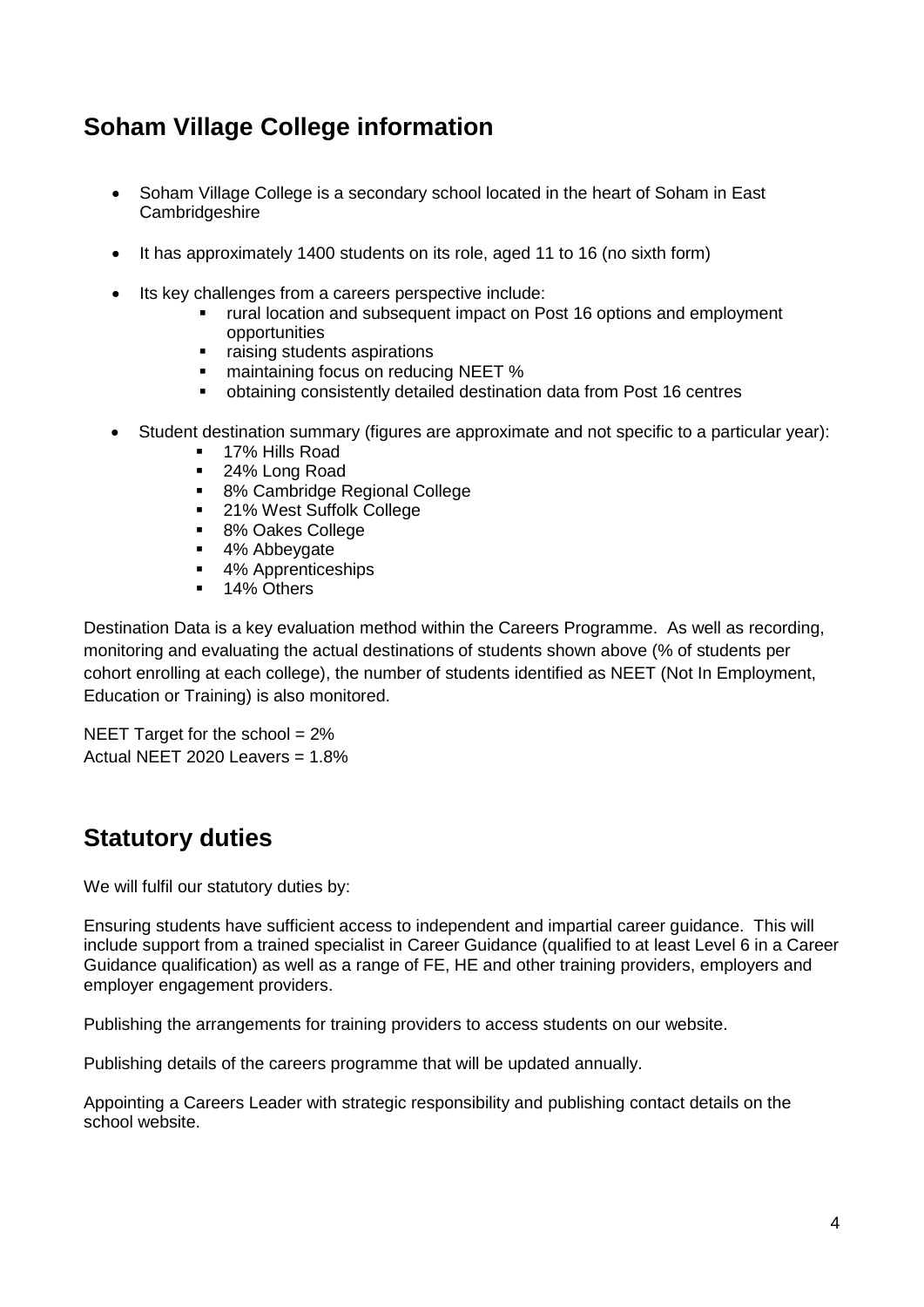## <span id="page-4-0"></span>**Role of the Advisory Body**

In line with Section 42A of the Education Act 1997, our advisory body must:

- Ensure all registered students of the school are provided with independent Careers Guidance from Year 8 onwards
- Ensure Careers Guidance is presented in an impartial manner
- Ensure Careers Guidance includes information on the range of education or training options
- Ensure Careers Guidance promotes the best interest of the students to whom it is given
- Provide clear advice and quidance to the head teacher on which they can base a strategy
- Ensure arrangements are in place to allow a range of education and training providers to access all students from Year 8 onwards, to ensure students are aware of the routes available to them at transition

The Board of Trustees delegates this to the Advisory Body who have a crucial role to play in connecting their school with the wider community of business and other professional people in order to enhance the education and career aspirations of pupils. The Advisory Body are encouraged to have a nominated individual who takes a strategic interest in careers education and guidance and encourages employer engagement, which may in turn potentially lead to employers providing new, skilled individuals to serve on the Advisory Body. The Advisory Body should engage with their Careers & Enterprise Company Enterprise Advisor, who can help the school to develop its careers programme and to broker relationships between employers and the school.

### <span id="page-4-1"></span>**Links with other policies**

The Careers Guidance Policy is linked to the following policies:

- *SEND*
- *Safeguarding*
- *Child Protection*
- *Health and Safety*
- *Equality*
- *School Improvement Plan*

### <span id="page-4-2"></span>**Commitment**

Careers Guidance is seen as playing an important role in motivating our students, promoting equality of opportunity and maximising their academic and personal achievement whilst at school and beyond and has a high priority in this school.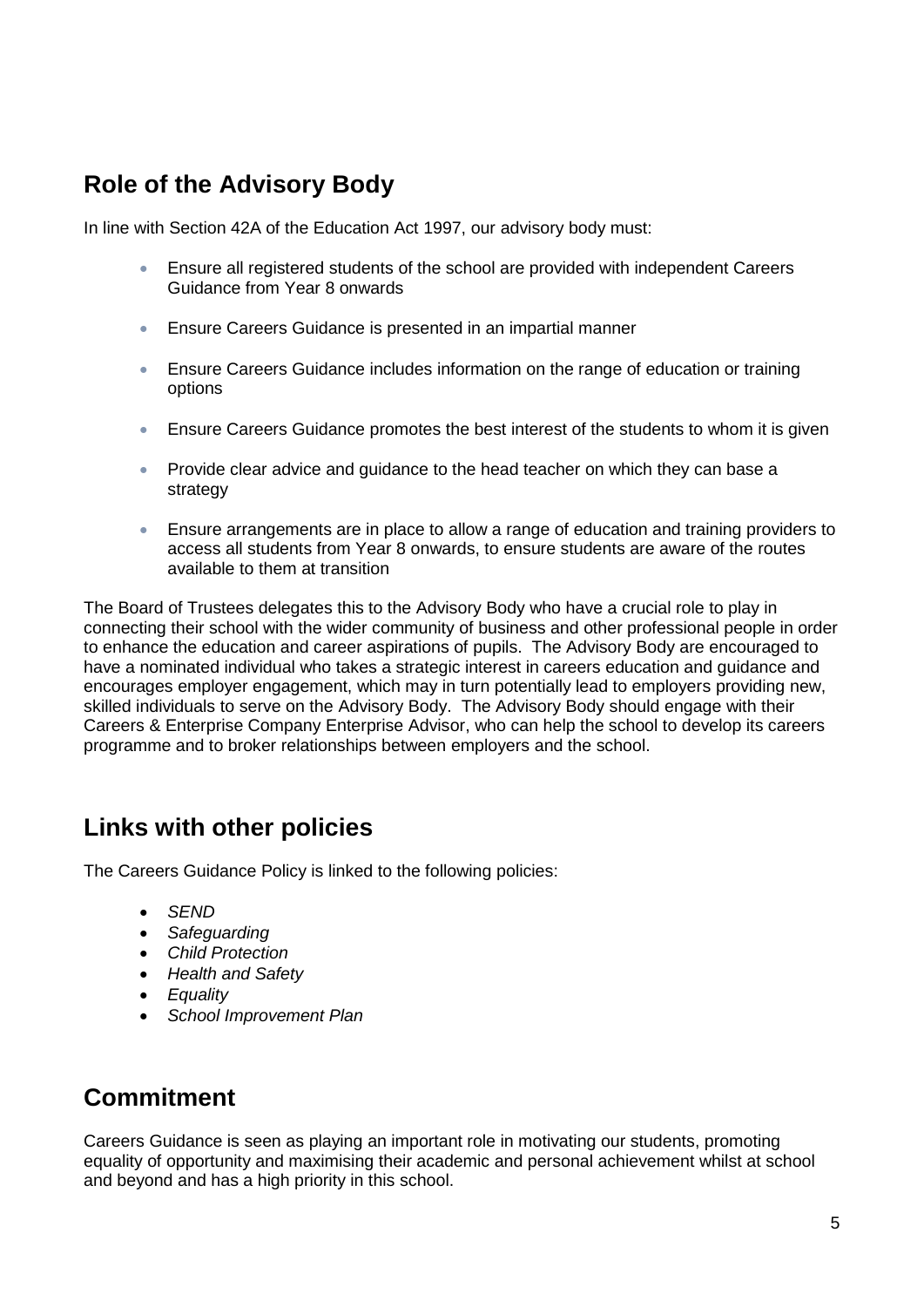## <span id="page-5-0"></span>**Organisation, management and staffing**

All staff contribute to Careers Guidance through their roles as tutors and subject teachers. The careers provision is managed by the SLT lead for Careers Guidance, and a careers team who have specific roles:

| Miss Mary Wilcox, Assistant Head:          | responsible for monitoring Careers Guidance<br>provision and transition across the school |
|--------------------------------------------|-------------------------------------------------------------------------------------------|
| Mr Nick Oakhill, Careers Guidance Manager: | responsible for provision of a planned Careers<br>Guidance programme                      |
| Mrs Julie Anderson, Careers Advisor:       | responsible for coordinating and providing 1:1<br><b>Careers Guidance meetings</b>        |
| Mr Gary Heaney, PSHE Coordinator           | leads the delivery of PSHE across all year<br>groups                                      |

A designated careers-link Advisory Body Member, Mr Peter Palmer, has responsibility for overseeing the quality of the Careers Guidance provision. The school works with an Enterprise Advisor, Ms Fern Hume (Resident Liaison Office – Hill Group Ltd), on matters relating to strategy support, employer engagement work and employability skills, and is also supported by an Enterprise Coordinator from the Cambridgeshire and Peterborough Combined Authority/Growth **Works** 

### <span id="page-5-1"></span>**Staff development and CPD**

Staff within the careers team are CDI members, both are qualified to Level 6 in Careers Guidance and Development, and have access to and participate in training as and when required and appropriate. They also identify networking opportunities through stakeholder meetings, workshops, conferences etc.

For tutors and subject teachers, training needs are identified and delivered by a competent party when necessary. CPD is offered to relevant staff as opportunities arise. Information from CPD sessions is disseminated to staff when appropriate.

### <span id="page-5-2"></span>**Resources**

The school will provide resources for the successful implementation of this policy through securing:

- An annual budget to cover internal needs, CPD opportunities and commissioning of external sources
- Adequate staffing with appropriate training
- Student and staff access to information (electronic and hardcopy)
- Designated space for individual, group and research sessions

The budget is set annually following a spending review between Careers Manager, SLT lead for Careers Guidance and the Finance Team.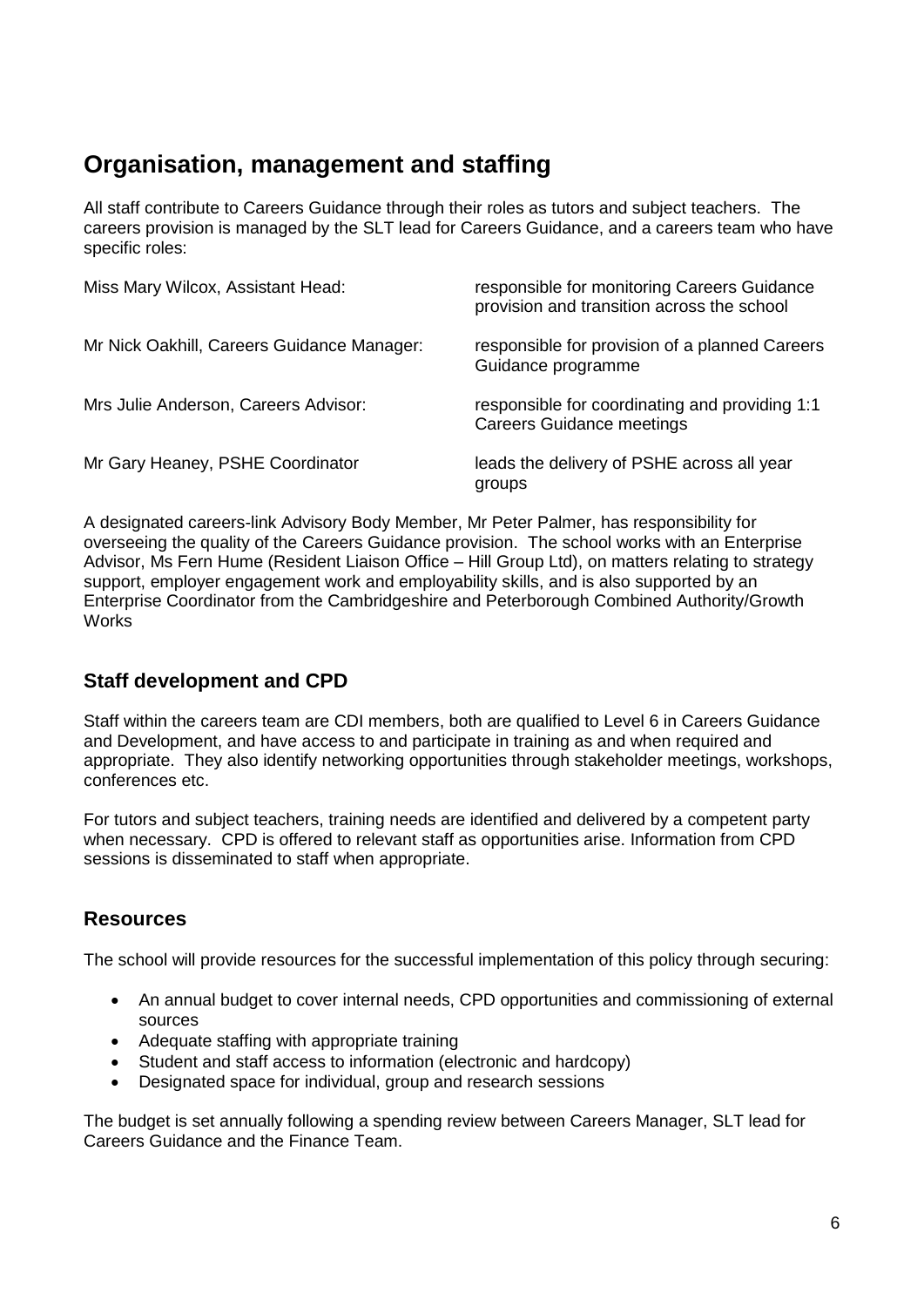# <span id="page-6-0"></span>**Curriculum Opportunities**

The curriculum includes planned learning, which is undertaken through:

- **A planned scheme of work for Careers, Employability and Enterprise programme for Years 7-11.**
- **Employer Engagement and Work-Related Learning for Years 7-11**

The Careers, Employability and Enterprise learning curriculum should meet the following learning outcomes:



*(Taken from the CDI Career Development Framework 2021)*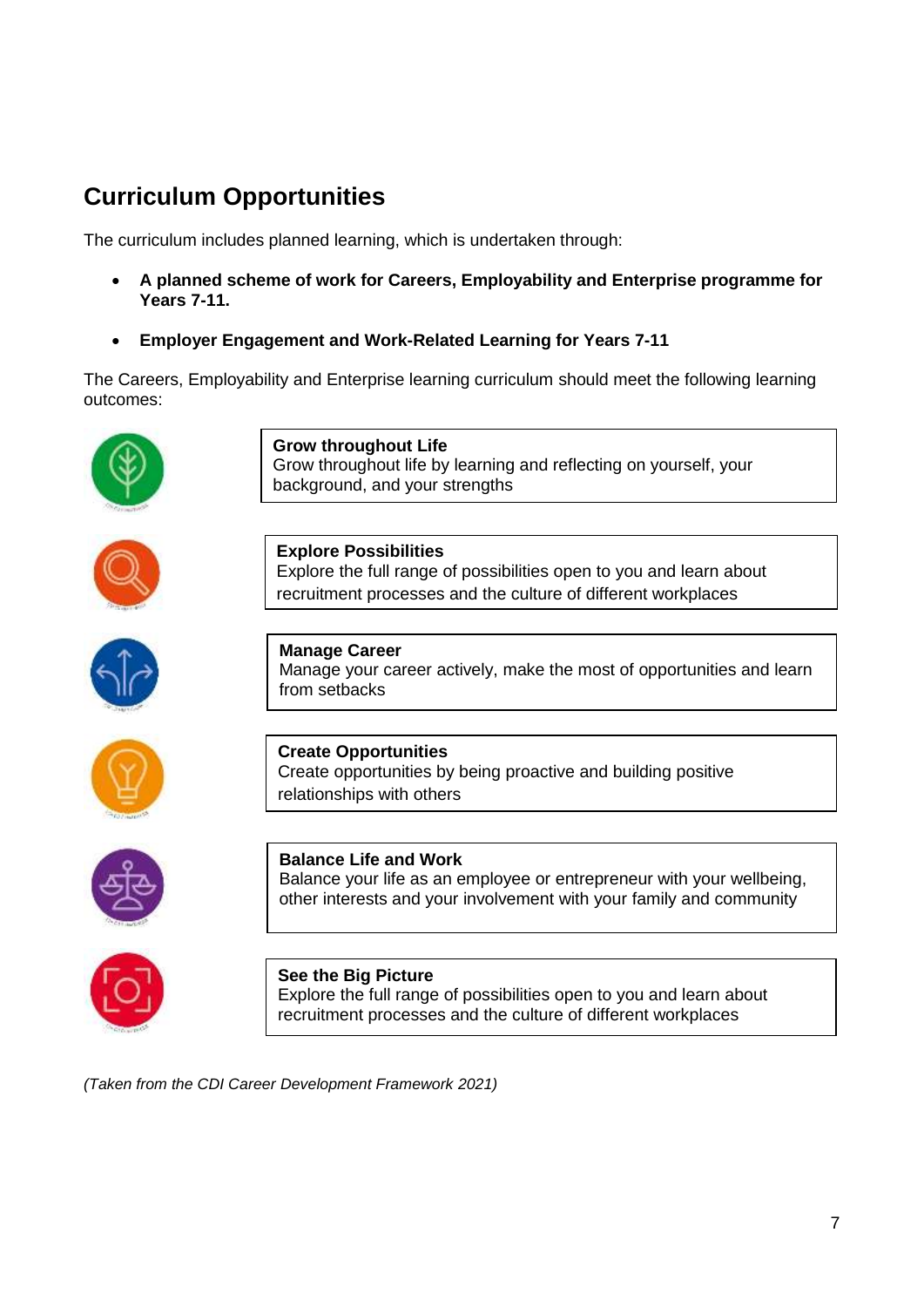### <span id="page-7-0"></span>**Personalised Opportunities**

- **Access to a qualified specialist source of impartial Careers Guidance.** The Careers Advisor should maintain their own CPD and ideally be a member of a professional body such as The Careers Development Institute (CDI).
- **Access to individual information and advice for Years 8-11 at key transition points through** internal staff, external visitors, mentors, and through email, telephone, webchat and forums via websites such as, [National Careers Service](https://nationalcareersservice.direct.gov.uk/) and [Amazing Apprenticeships](https://amazingapprenticeships.com/)

### <span id="page-7-1"></span>**Vulnerable Groups**

The school recognises those students who have specific needs and will tailor any Careers Guidance provision accordingly. Staff dealing with these groups work closely with the careers team and external agencies to ensure every student is provided with the support they need in a way they can understand.

# <span id="page-7-2"></span>**Employer Engagement**

Employer engagement is proven through research as a way of raising aspirations, opening up opportunities and providing solid Careers Guidance for students. The school has a full and varied employer engagement programme which can be adapted each year to meet the changing needs of students and the local labour market.

Employers are identified through a range of methods – local knowledge from the careers team, use of parents and the Alumni, close liaison with the school's Enterprise Advisor and Enterprise Coordinator, and other networking opportunities.

Employers engage with students in a range of ways – whole year assemblies, industry-focused workshop sessions, enterprise days, curriculum learning, site visits, and activities within National Careers Week. Alumni are used whenever possible to help reinforce the message behind each activity.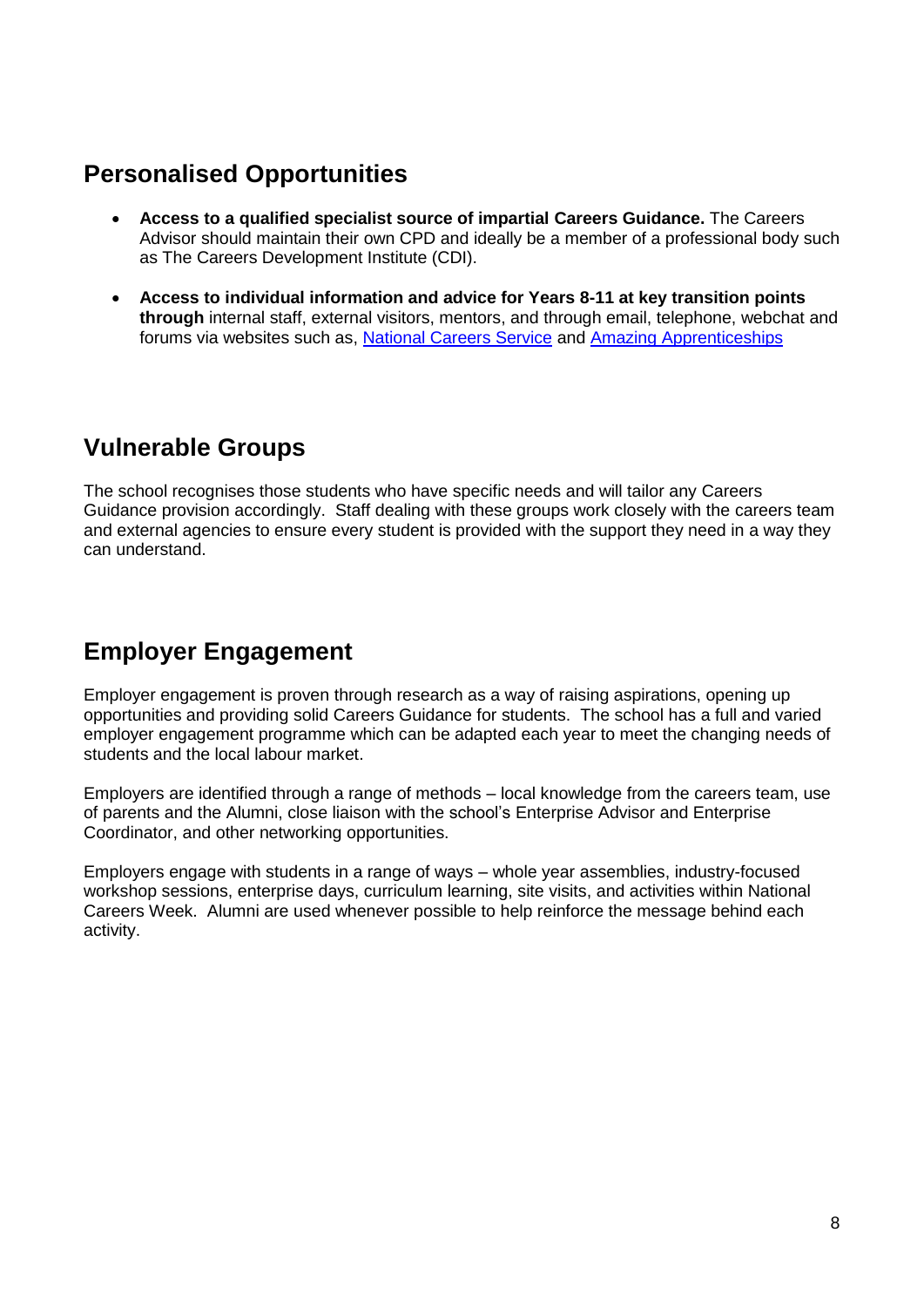### <span id="page-8-0"></span>**Outcomes: monitoring, review and evaluation**

Activities in the careers programme and overall delivery of the careers provision will be monitored, reviewed and evaluated throughout the year in order to drive continual improvement and strive to consistently meet the aims of the programme. Methods used will include student and parent surveys, staff and employer feedback, destination data analysis, student aspiration monitoring and the use of benchmark tools, such as the Gatsby Benchmarks and use of the Compass audit.

The careers team are working towards the 'Quality in Careers' national standard and hope to achieve it during the 2021/22 academic year.

### <span id="page-8-1"></span>**Partnerships & Stakeholders**

The policy recognises the range of partners that support the careers provision within our school.

These include:

- County Council in respect of their provision of Destination Data and their Transition Team in providing specialised support for a targeted group of students
- The Skills Service provide a brokerage role between businesses, education and training providers in order to facilitate student experiences
- Liaison with all local Post 16 providers and higher education institutions
- Local businesses and employers
- Training providers to help deliver specialist support, such as Form the Future, Future First and Volunteer It Yourself
- Parents and carers
- Others, including National Citizen Service, Job Centre Plus, AIM Apprenticeships

### **Engaging with Parents / Carers**

Our annual careers attitude survey (Activote) consistently demonstrates that students see parents and carers as a vital source of Careers Guidance and support. The school must therefore ensure they maintain an open dialogue with parents and carers when it comes to informing and supporting them in relation to Careers Guidance, so they can fully support their children.

Parents are introduced to the careers provision during Year 7 through an information letter about the service. This message is reinforced through the years through careers stalls at parents' evenings, a Post 16 Information evening, use of parents for careers events such as mock interviews, regular use of Twitter and communication using letters and emails, and articles in whole school newsletters and the career team's own termly newsletter. The careers website is kept up to date with relevant news and resources, and parents and carers are regularly reminded of its presence and directed to it.

All parents are surveyed about the careers provision every two years, and each year the parents and carers of Year 11 students are surveyed about the support and advice they and their children have received over the previous 18 months.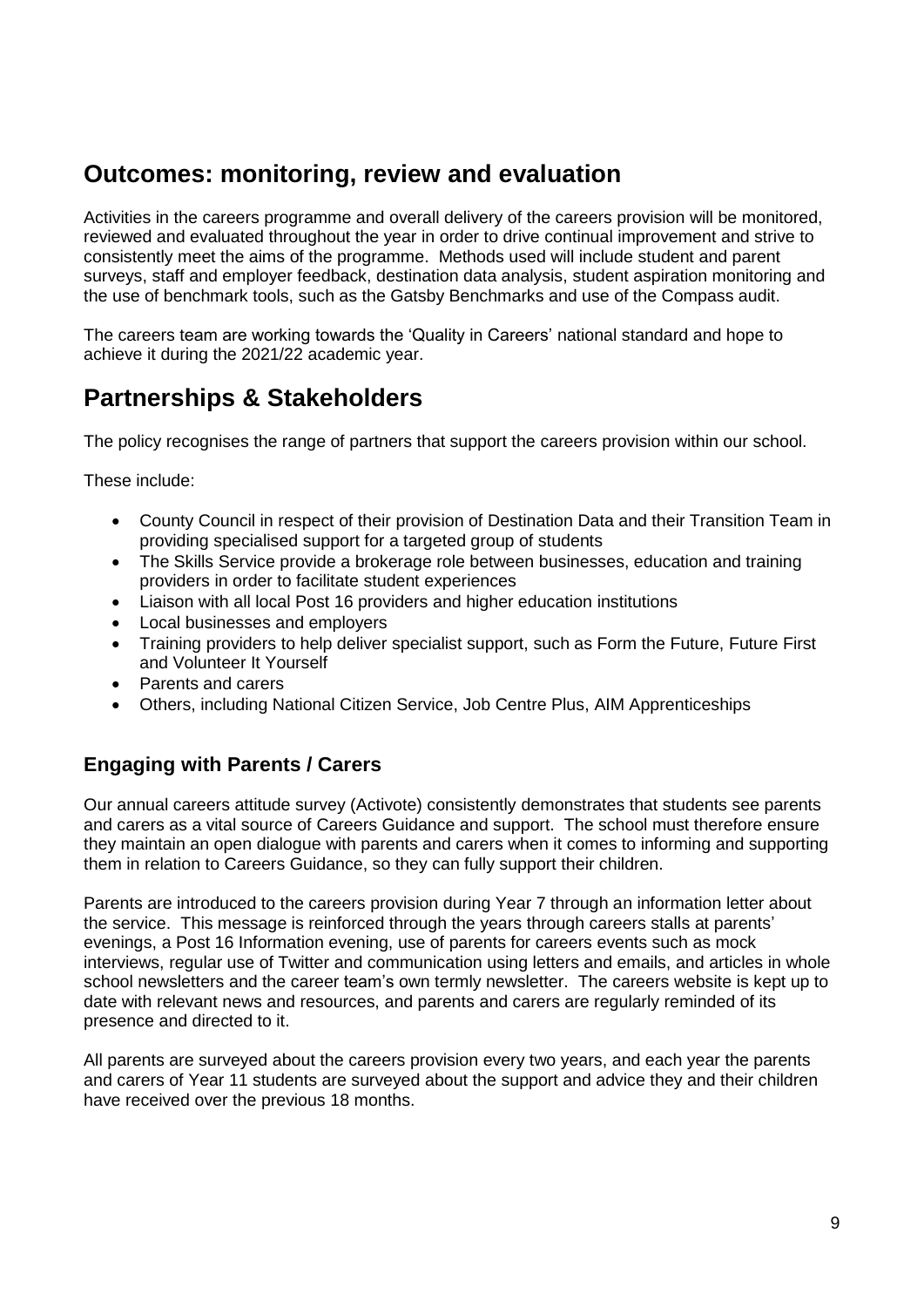### **Communication**

An effective communication plan is required to ensure students, parents, employers and other partners are fully aware of the school's careers provision. This is achieved through:

- Email/letters
- Assemblies
- Student bulletin
- Careers website
- Parents/Information Evenings
- Twitter
- Newsletters (school and career team's own)
- Face to face meetings

The school is required to publish a Provider Access Statement which sets out our arrangements for allowing any education provider wishing to inform students about all pathways available to them. This statement is on the school's careers website and also attached at the end of this policy.

### <span id="page-9-0"></span>**Policy Review**

This policy will normally be reviewed annually. This review may be brought forward as required by the Trust to reflect changes in supporting advice/guidance.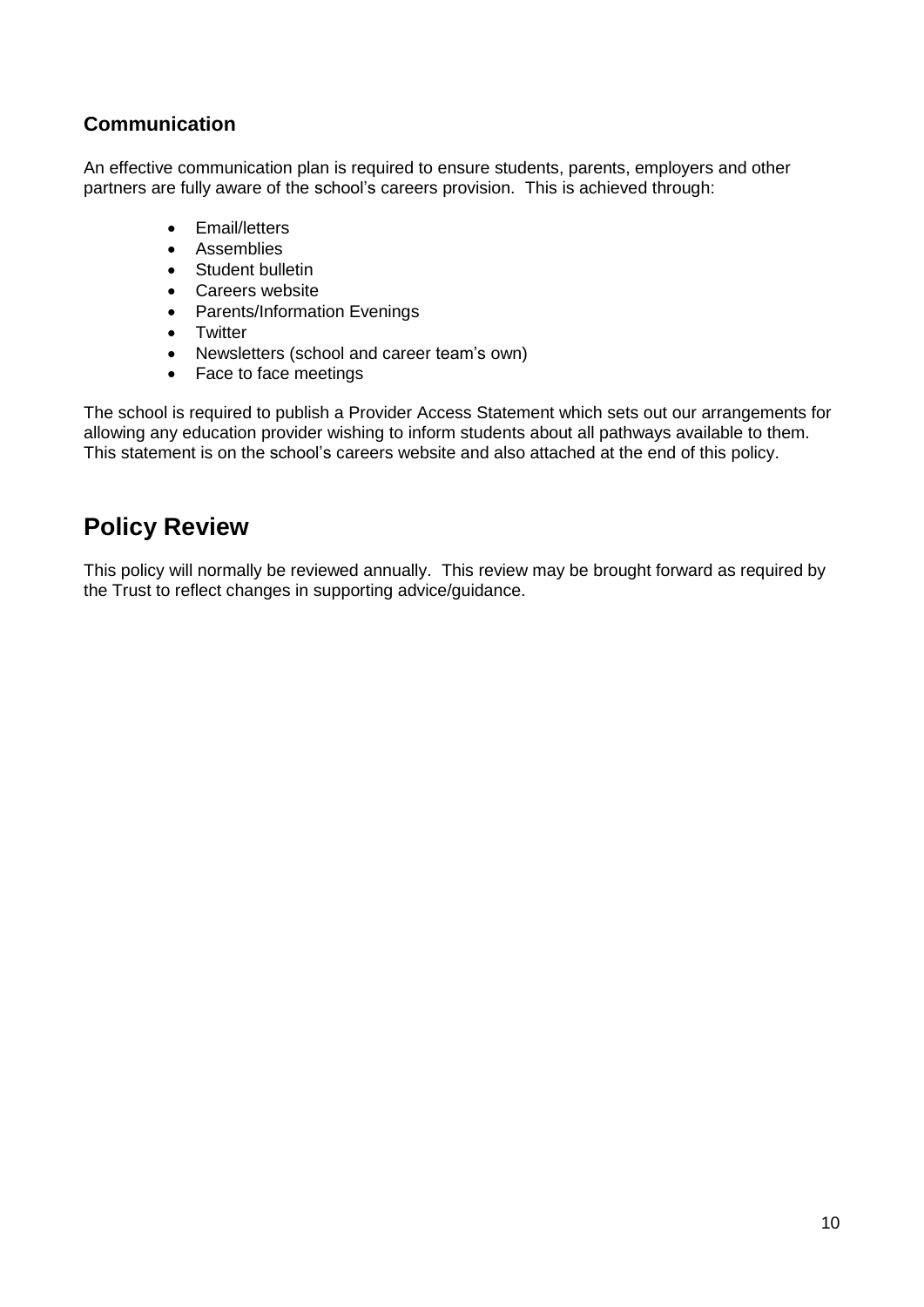# <span id="page-10-0"></span>**Appendix 1: Learners' Entitlement**

#### *A statement for students about what they can expect as part of the offer.*

#### **Your Careers, Employability and Enterprise programme will help you to:**

- Understand yourself, your interests, likes and dislikes, what you are good at and how this affects the choices you make
- Find out about different courses, what qualifications you might need and what opportunities there might be
- Develop the skills you may need for working life
- Make realistic, but ambitious, choices about courses and jobs
- Develop a plan of action for the future, and become career positive and career ready
- Understand the different routes after Year 11 including training, further and higher education and jobs
- Be able to make effective applications for jobs, training and further and higher education
- Develop your interview skills
- Improve your confidence

#### **You will receive:**

- Careers lessons, activities or opportunities
- Guided tutor time
- Access to the career information resources via a range of media
- Guidance interviews from a trained professional within school
- A range of experiences of work and opportunities to meet employer inside and outside of the classroom
- Other subject lessons linked to Careers, Employability and Enterprise

#### **You can expect to be:**

- Treated equally with others
- Given careers information and advice that is up to date and impartial
- Treated with respect by visitors to the school who are part of the Careers, Employability and Enterprise programme
- Given extra help if you have additional / special needs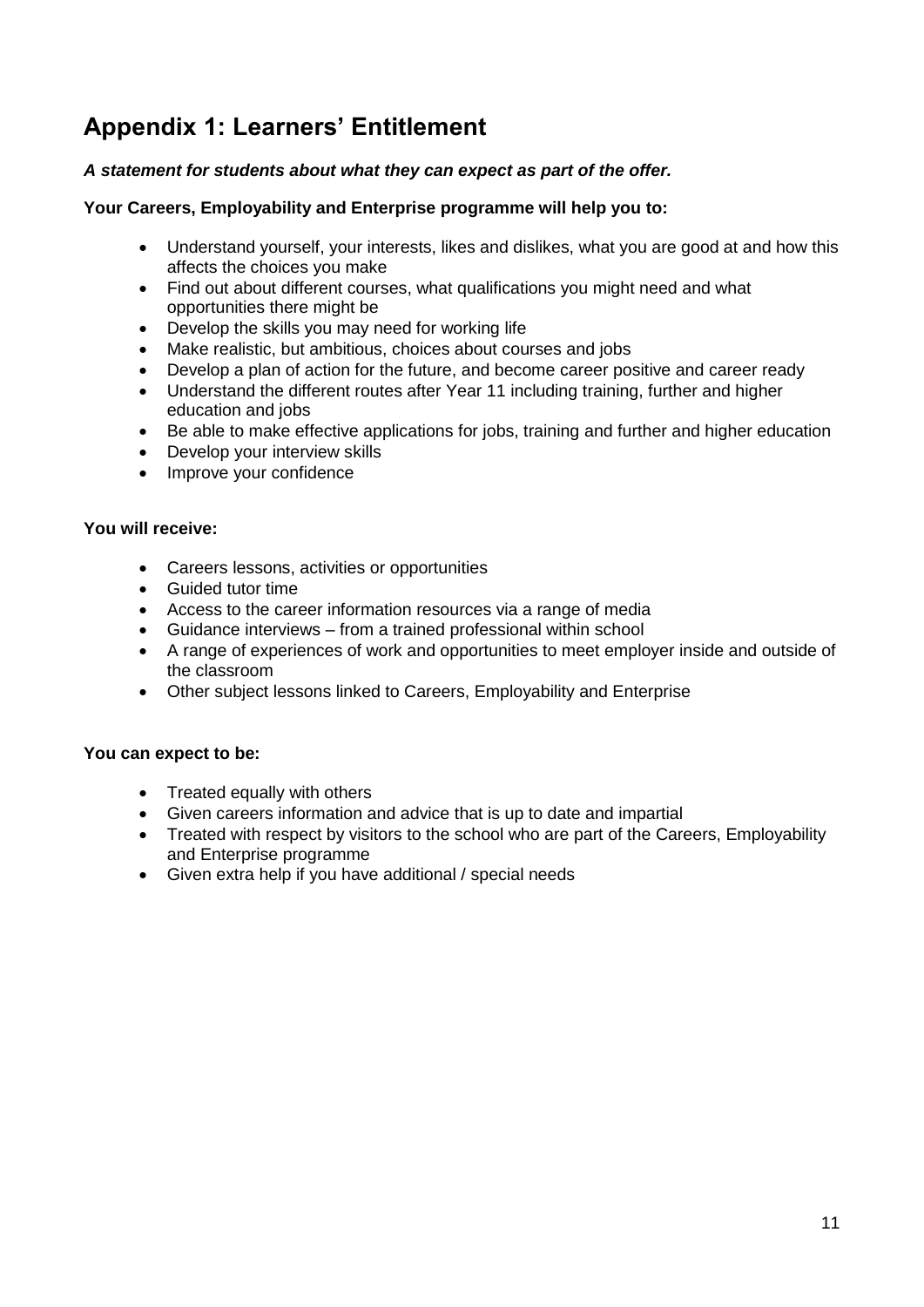# <span id="page-11-0"></span>**Appendix 2: The Gatsby Benchmarks**

The Gatsby Foundation commissioned Sir John Holman, a Professor of Chemistry at the University of York, senior education adviser and former headteacher, to investigate what good career guidance in England should be like. His report identified eight benchmarks that schools should work towards to improve and deliver high quality CEIAG provision. These benchmarks have been widely adopted as an indication of quality careers guidance.

|   | A STABLE CAREERS<br>PROGRAMME                                          | Every school and college should have an embedded programme<br>of career education and guidance that is known and understood<br>by students, parents, teachers, governors and employers.                                                                                                                                                                                                                       |
|---|------------------------------------------------------------------------|---------------------------------------------------------------------------------------------------------------------------------------------------------------------------------------------------------------------------------------------------------------------------------------------------------------------------------------------------------------------------------------------------------------|
| 2 | <b>LEARNING FROM</b><br>CAREER AND LABOUR<br><b>MARKET INFORMATION</b> | Every student, and their parents, should have access to good<br>quality information about future study options and labour market<br>opportunities. They will need the support of an informed adviser<br>to make best use of available information.                                                                                                                                                            |
|   | <b>ADDRESSING THE</b><br>NEEDS OF EACH<br><b>STUDENT</b>               | Students have different career guidance needs at different stages.<br>Opportunities for advice and support need to be tailored to the<br>needs of each student. A school's careers programme should<br>embed equality and diversity considerations throughout.                                                                                                                                                |
|   | LINKING CURRICULUM<br><b>LEARNING TO CAREERS</b>                       | All teachers should link curriculum learning with careers.<br>STEM subject teachers should highlight the relevance of<br>STEM subjects for a wide range of future career paths.                                                                                                                                                                                                                               |
| 5 | <b>ENCOUNTERS</b><br>WITH EMPLOYERS<br><b>AND EMPLOYEES</b>            | Every student should have multiple opportunities to learn<br>from employers about work, employment and the skills that<br>are valued in the workplace. This can be through a range of<br>enrichment activities including visiting speakers, mentoring<br>and enterprise schemes.                                                                                                                              |
|   | <b>EXPERIENCES</b><br>OF WORKPLACES                                    | Every student should have first-hand experiences of the<br>workplace through work visits, work shadowing and/or work<br>experience to help their exploration of career opportunities,<br>and expand their networks.                                                                                                                                                                                           |
|   | <b>ENCOUNTERS</b><br>WITH FURTHER AND<br><b>HIGHER EDUCATION</b>       | All students should understand the full range of learning<br>opportunities that are available to them. This includes both<br>academic and vocational routes and learning in schools,<br>colleges, universities and in the workplace.                                                                                                                                                                          |
|   | PERSONAL<br><b>GUIDANCE</b>                                            | Every student should have opportunities for guidance<br>interviews with a career adviser, who could be internal<br>(a member of school staff) or external, provided they<br>are trained to an appropriate level. These should be available<br>whenever significant study or career choices are being made.<br>They should be expected for all students but should be timed<br>to meet their individual needs. |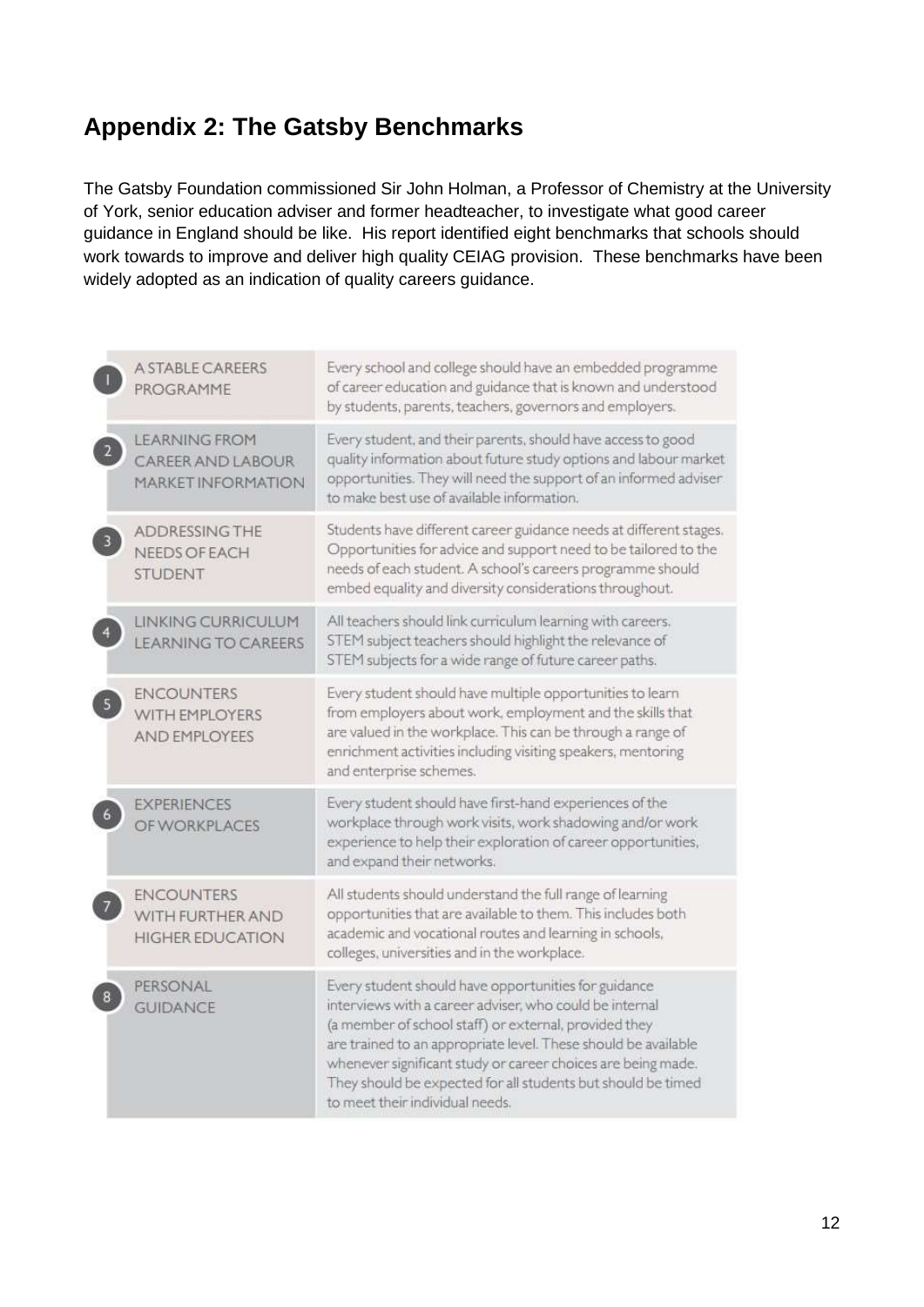# <span id="page-12-0"></span>**Appendix 3: The CDI Framework for Careers, Employability and Enterprise Learning (2018)**

|                                  | <b>Key Stage 3</b>                                                                                                                                                                                                                                                                                                                                                                                                                                                                                                                                                                              | <b>Key Stage 4</b>                                                                                                                                                                                                                                                                                                                                                                                                                                                                                                                                                                                                                                                                                                                                                                                                  | Post-16                                                                                                                                                                                                                                                                                                                                                                                                                                                                                                                                                                                                                                                                                                        |
|----------------------------------|-------------------------------------------------------------------------------------------------------------------------------------------------------------------------------------------------------------------------------------------------------------------------------------------------------------------------------------------------------------------------------------------------------------------------------------------------------------------------------------------------------------------------------------------------------------------------------------------------|---------------------------------------------------------------------------------------------------------------------------------------------------------------------------------------------------------------------------------------------------------------------------------------------------------------------------------------------------------------------------------------------------------------------------------------------------------------------------------------------------------------------------------------------------------------------------------------------------------------------------------------------------------------------------------------------------------------------------------------------------------------------------------------------------------------------|----------------------------------------------------------------------------------------------------------------------------------------------------------------------------------------------------------------------------------------------------------------------------------------------------------------------------------------------------------------------------------------------------------------------------------------------------------------------------------------------------------------------------------------------------------------------------------------------------------------------------------------------------------------------------------------------------------------|
| Gtbw<br>throughout<br><b>Hfe</b> | - being aware of the sources of help and support.<br>available and responding positively to feedback<br>+ being aware that learning, skills and qualifications<br>are important for came<br>+ being willing to challenge themselves and try new<br>things<br>+ recording achievements<br>- being aware of twritage, klentity and values                                                                                                                                                                                                                                                         | - responding positively to help, support and feedback<br>- positively engaging in learning and taking action to<br>achieve good outcomes.<br>- recognising the value of challenging themselves and<br>trying new things.<br>- neflecting on and recording achievements,<br>experiences and learning<br>- considering what learning pathway they should.<br>pursue next<br>· reflecting on their heritage, identity and values                                                                                                                                                                                                                                                                                                                                                                                       | - actively seeking out help, support and feedback<br>- taking responsibility for their learning and aiming<br><b>Islaft</b><br>· seeking out challenges and opportunities for<br>development<br>- reflecting on and recording achievements,<br>experiences and learning and communicating them<br>to others.<br>- planning their next steps in learning and work<br>- discussing and reflecting on the impact of heritage.<br>klentity and values                                                                                                                                                                                                                                                              |
| uplare<br>possibilities          | - being aware of the range of possible jobs<br>· Identifying common sources of information about<br>the labour market and the education system<br>. being aware of the main learning pathways in.g.<br>university, college and apprenticeships)<br>- being aware that many jobs require learning, skills<br>and minimum qualifications.<br>- being aware of the range of different sectors and<br>organisations where they can work<br>- being aware of the range of ways that organisations.<br>undertake recruitment and selection.                                                           | - considering what jobs and roles are interesting<br>-researching the labour market and the education<br>system<br>- recognising the main learning pathways and<br>considering which one they want to follow and how<br>they will access and succeed in it.<br>· researching the learning and qualification<br>requirements for jobs and careers that they are<br>interested in<br>-nesearching the range of workplaces and what it is<br>like to work there<br>· researching how recruitment and selection processes<br>work and what they need to do to tucceed in them                                                                                                                                                                                                                                           | · developing a clear direction of travel in their career<br>and actively pursuing this<br>- actively seeking out information on the labour<br>market and education system to support their career.<br>- luiving a clear understanding of the learning<br>pathways and qualifications that they will need to<br>pursue their career<br>- actively researching and reflecting on workplaces,<br>workplace culture and expectations.<br>- analysing and preparing for recruitment and<br>selection processes                                                                                                                                                                                                      |
| Manage<br>eareer                 | - being aware that career describes their journey<br>through life, learning and work<br>+ looking forward to the future.<br>- imagining a range of possibilities for themselves in<br>their career<br>· being aware that different jobs and careers bring<br>different challenges and rewards<br>- mattaging the transition into secondary school and<br>- preparing for choosing their GCSEs<br>+ learning from setbacks and challenger                                                                                                                                                        | + recognising the different ways in which people talk.<br>about career and reflecting on its meaning to them<br>+ building their confidence and optimism about their<br>future<br>- making plans and developing a pathway into their<br><b>Turburo</b><br>-considering the risks and rewards associated with<br>stifferent pathways and careers<br>+ taking steps to achieve in their GCSEs and make a<br>decision about their post-16 pathway<br>+thinking about how they deal with and learn from<br>challenges and setbacks                                                                                                                                                                                                                                                                                      | - being able to describe the concept of career and say<br>what it means to them.<br>- building their confidence and optimism about their<br>future and acting on it<br>- actively planning, prioritising and setting targets for<br>their future<br>-considering the risks and rewards of different<br>pathways and career and deciding between them.<br>- managing the transition into the post-16 learning<br>context and preparing for post-18 transitions<br>· being proactive about being nullient and learning<br>from settuacks.                                                                                                                                                                        |
|                                  |                                                                                                                                                                                                                                                                                                                                                                                                                                                                                                                                                                                                 |                                                                                                                                                                                                                                                                                                                                                                                                                                                                                                                                                                                                                                                                                                                                                                                                                     |                                                                                                                                                                                                                                                                                                                                                                                                                                                                                                                                                                                                                                                                                                                |
| troute<br>opportunities          | - developing friendships and relationships with others<br>+ being aware that it is important to take initiative in<br>their learning and life<br>- being aware that building a career will require them<br>to be imaginative and flexible<br>- developing the ability to communicate their needs<br>and wants<br>- being able to identify a role reodel and being aware<br>of the value of leadership.<br>- being aware of the concept of entrepreneurtalism<br>and self-employment                                                                                                             | - developing framdships and relationships and<br>reflecting on their relationship to their career.<br>- starting to take responsibility for making things<br>happen in their career<br>- being able to reflect on and change their career ideas.<br>and the strategies that they are pursuing to achieve<br>them<br>- being willing to speak up for themselves and others<br>- being able to discuss rales models and reflect on<br>teadership<br>- researching entrepreneurtalism and self-employment                                                                                                                                                                                                                                                                                                              | +building and maintaining relationships and networks<br>within and beyond the school<br>- being proactive about their itle, learning and career<br>« being creative and agile as they develop their career<br>pathway<br>+ representing themselves and others<br>+acting as a leader, role model or example to others.<br>+ considering entrepreneurialsm and self-employment<br>as a career pethway                                                                                                                                                                                                                                                                                                           |
| Balance life<br>and work         | - being aware of the concept of work-life balance<br>+ being aware that physical and mental wellbeing are<br><b>Important</b><br>- being aware of money and that individuals and<br>families have to actively manage their finances.<br>- being aware of the ways that they can be involved in<br>their family and community<br>+ being aware of different life stages and life roles<br>- being aware of rights and responsibilities in the<br>workplace and in seciety.<br>- recogniting the injustices caused by prejudice,<br>stereotypes and discrimination in learning and<br>workplaces. | - reflecting on the different ways in which people<br>balance their work and life<br>- reflecting on their physical and mental wellbeing and<br>considering how they can improve these<br>- recognising the role that money and finances will<br>play, in the decisions that they make and, in their life<br>and career<br>- recognising the role that they play in their family and<br>community and considering how that might shape<br>their career<br>- considering how they want to move through<br>different life stages and manage different life roles<br>- developing knowledge of rights and responsibilities<br>in the workplace and in society<br>-sdentifying what they can do, individually and with<br>others, to challenge prejudice, stereotyping and<br>discretination in learning and workplaces | «planning for the kind of balance of work and life that<br>they want<br>+taking action to impirme their physical and mental<br>wellbing<br>-beginning to manage their own money and plan<br>their finances (e.g. thinking about student loans)<br>+actively shaping their involvement in their family and<br>community as part of their career planning<br>+planning for different life stages and considering the<br>different life roles that they want to play<br>+ being aware of their role in ensuring rights and<br>responsibilities in the workplace and in society<br>-taking action to challenge prejudice, stereotypes and<br>discrimination in learning and workplaces when they<br>encounter them |
| See the big<br>pieture           | « being aware of a range of different media.<br>information sources and viewpoints<br>+ being aware that there are trends in local and<br>national labour markets:<br>- being aware that trends in technology and science<br>have implications for career.<br>- being aware of the relationship between career and<br>the satural environment.<br>«being aware of the relationship between career.<br>community and society<br>- being aware of the relationship between career,<br>pointics and the economy                                                                                    | - evaluating different media, information sources and<br>viewpoints<br>- exploring local and national labour market trends.<br>- exploring trends in technology and science<br>- exploring the relationship between career and the<br>environment.<br>- exploring the relationship between career,<br>community and society                                                                                                                                                                                                                                                                                                                                                                                                                                                                                         | · evakating different media, information sources and<br>viewpoints and reflecting on the best way to get<br>information for their career<br>-exploring and responding to local and national<br>tabour market trends<br>+ exploring and responding to trench in technology<br>and science<br>- exploring and responding to the relationship<br>between career and the environment<br>- exploring and responding to the relationship<br>between career, community and society<br>+exploring and responding to the relationship<br>between career, politics and the economy                                                                                                                                       |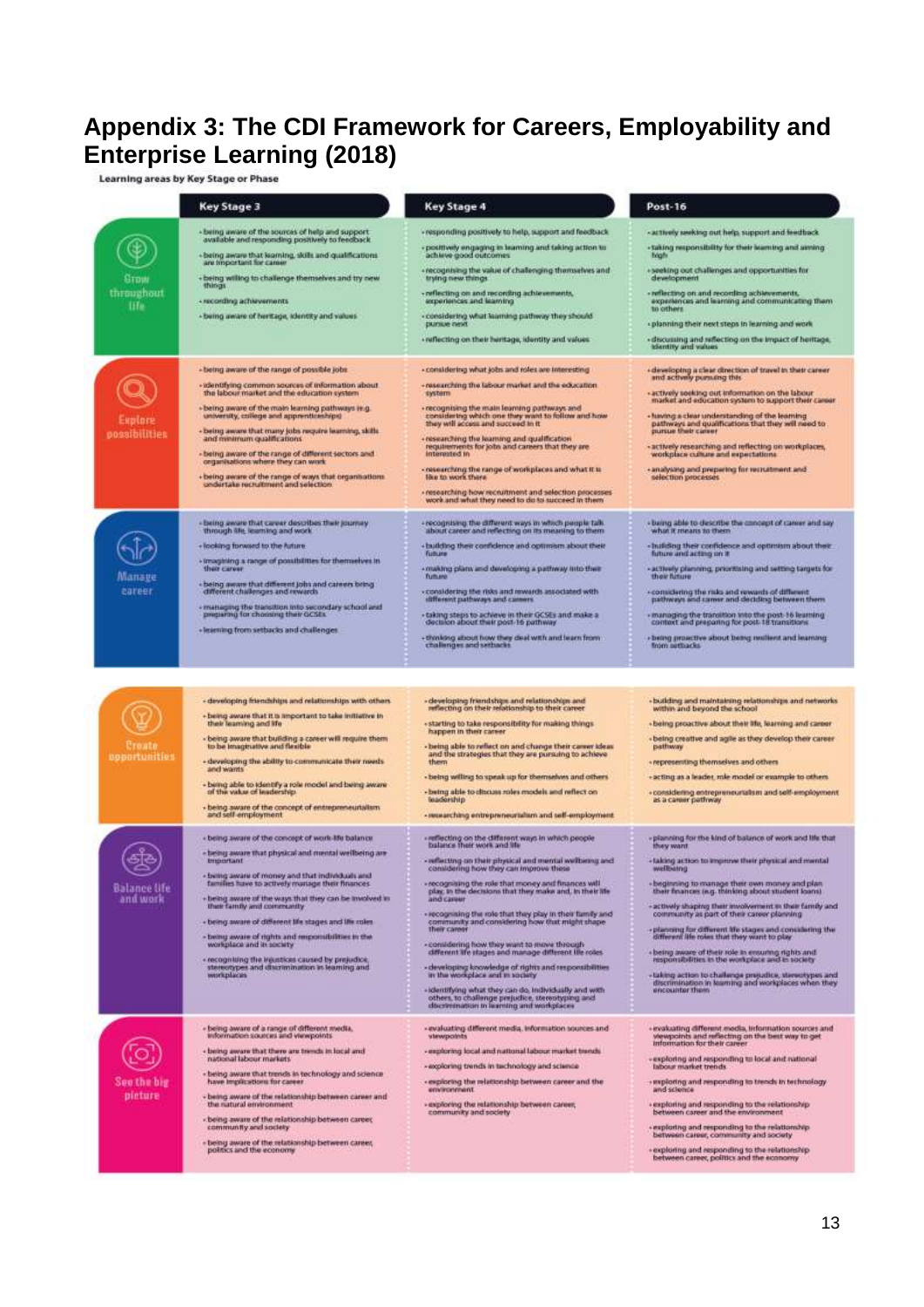

# **Soham Village College: Provider Access Policy**

### <span id="page-13-0"></span>**Introduction**

This policy statement sets out the school's arrangements for managing the access of providers to pupils at the school for the purpose of giving them information about the provider's education or training offer. This complies with the school's legal obligations under Section 42B of the Education Act 1997.

### **Student entitlement**

All students in Years 7-11 are entitled:

- to find out about technical education qualifications and apprenticeships opportunities, as part of a careers programme which provides information on the full range of education and training options available at each transition point
- to hear from a range of local providers about the opportunities they offer, including technical education and apprenticeships – through options events, assemblies and group discussions, taster events, use of social media, and PS Engage
- to understand how to make applications for the full range of academic and technical courses.

### **Management of provider access requests**

#### **Procedure**

A provider wishing to request access should contact:

Nick Oakhill (Careers Education, Information, Advice and Guidance Manager)

Tel: 01353 724100 Email: [noakhill@soham-college.org.uk](mailto:noakhill@soham-college.org.uk)